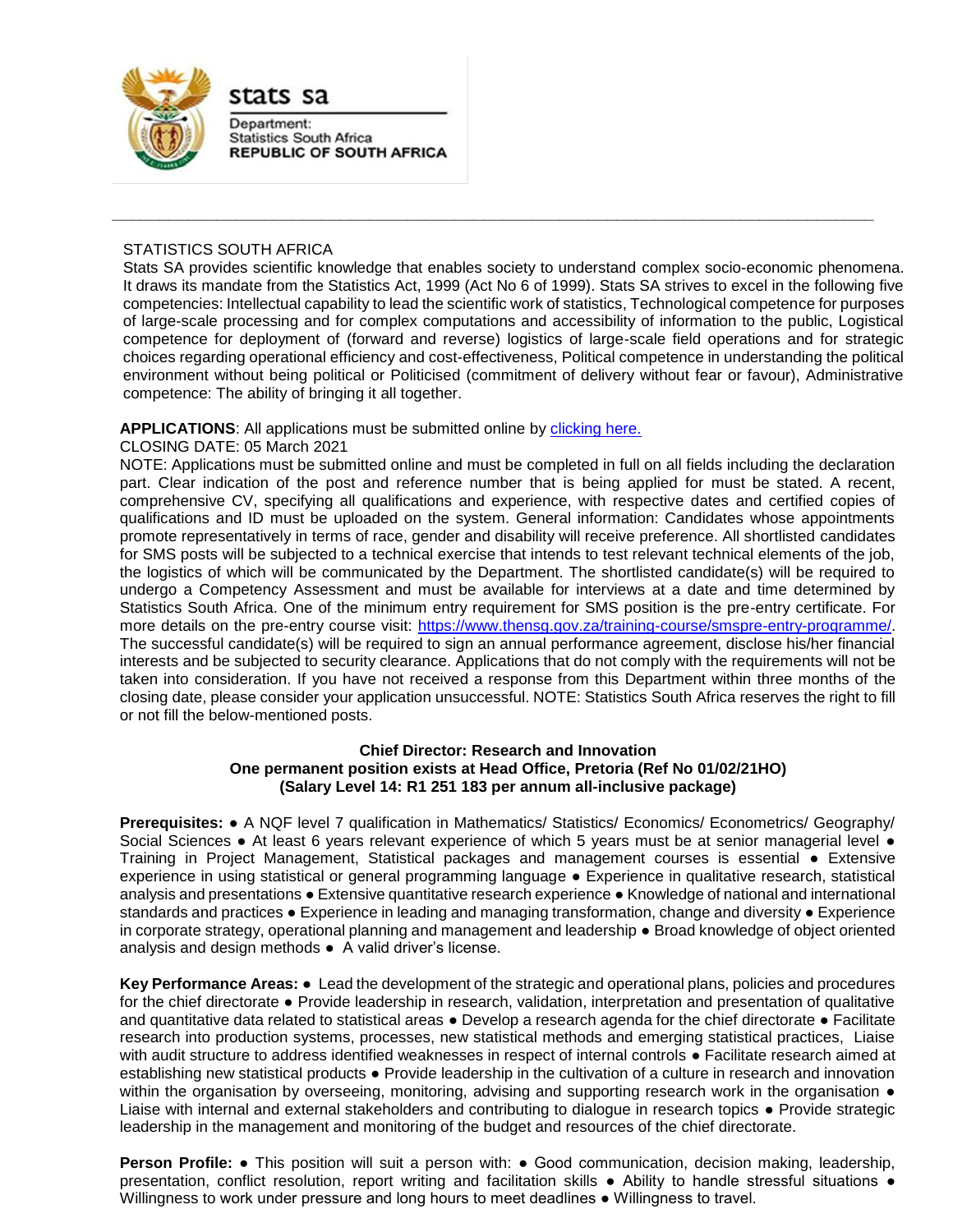### **Director: Content Development and Analysis One permanent position exists at Head Office, Pretoria (Ref No.: 02/02/21HO) (Salary Level 13: R1 057 326 per annum all-inclusive package)**

**Key Performance Areas:** ● Ensure the development of strategic, business and operational plans for the component ● Ensure development of the content for all surveys and related modules within the division ● Ensure development and testing of survey instruments, procedures and guidelines for labour statistics related surveys • Manage data analysis and report writing ● Oversee research and recommending appropriate methodologies for the production of labour statistics ● Liaise and provide statistical support relating to labour statistics to internal and external stakeholders ● Manage training in collaboration with Survey Operations ● Manage staff , budget and other resources • Ensure the development of policies.

**Prerequisites:** ● A three-year tertiary qualification (NQF 7 SAQA recognised) in Statistics; Demography; Econometrics; Economics and or Social Science ● Training in statistical analysis, project management, SAS training ● Proven experience in data analysis and report writing and quantitive research ● At least six years of experience data analysis ● Five (5) years of experience at a middle management level ● Knowledge of MS Office Suite ● A valid driver's license.

**Person Profile: •** This position will suit a person with: • Good communication, decision making, leadership, presentation, conflict resolution, report writing and facilitation skills ● Customer focussed, strategic thinker, ability to handle multiple and complex tasks, strong conceptual, analytical and numeric ability ● Ability to handle stressful situations ● Willingness to work under pressure and long hours to meet deadlines ● Willingness to travel.

## **Director: Large Business Unit One permanent position exists at Head Office, Pretoria (Ref No.: 03/02/21HO) (Salary Level 13: R1 057 326 per annum all-inclusive package)**

**Key Performance Areas:** ● Ensure the development of strategic, policy, standard operating procedures and operational plans for the component • Manage the profiling of enterprise groups on the business sampling frame • Provide technical leadership through research on relevant business register topic ● Liaise and provide support relating to internal and external stakeholders ● Manage staff, budget and other resources.

**Prerequisites: ●** A three-year tertiary qualification (NQF 7 SAQA recognised) in Accounting, Business Economics ,Statistics and or Economics ● Training in project management ● Proven experience in the statistical production process, at least six years • Five (5) years of experience at a middle management level • Knowledge of MS Office Suite ● A valid driver's license.

**Person Profile: •** This position will suit a person with: • Good communication, decision making, leadership, presentation, conflict resolution, report writing and facilitation skills ● Customer focussed, strategic thinker, ability to handle multiple and complex tasks, strong conceptual and analytical skills • Ability to handle stressful situations • Willingness to work under pressure and long hours to meet deadlines ● Willingness to travel.

## **Director: Statistical Support and Informatics (SSI) (One permanent position exists in the Northern Cape Provincial Office (Ref No.: 04/02/21NC) (One permanent position exists in the Gauteng Provincial Office (Ref No.: 05/02/21GP) (One permanent position exists in the KZN Provincial Office (Ref No.: 06/02/21KZN) (Salary Level 13: R1 057 326 per annum all-inclusive package)**

**Key Performance Areas:** ● Ensure the development of strategic, policy, standard operating procedures, process mapping and operational plans for field operations in the province ● Manage of all SSI activities in the province and projects ● Develop and coordinate advocacy strategies ● Identify provincial priorities and provide inputs into provincial development indicator framework ● Liaise and provide support relating to internal and external stakeholders • Manage staff, budget and other resources.

**Prerequisites:** ● A three-year tertiary qualification (NQF 7 SAQA recognised) in Mathematics, Statistics, Social Studies, Demography and or Geography ● At least six years proven experience in the statistical production process, data analysis, map reading and report writing • Training in project management • Five (5) years of experience at a middle management level ● Knowledge of MS Office Suite ● A valid driver's license.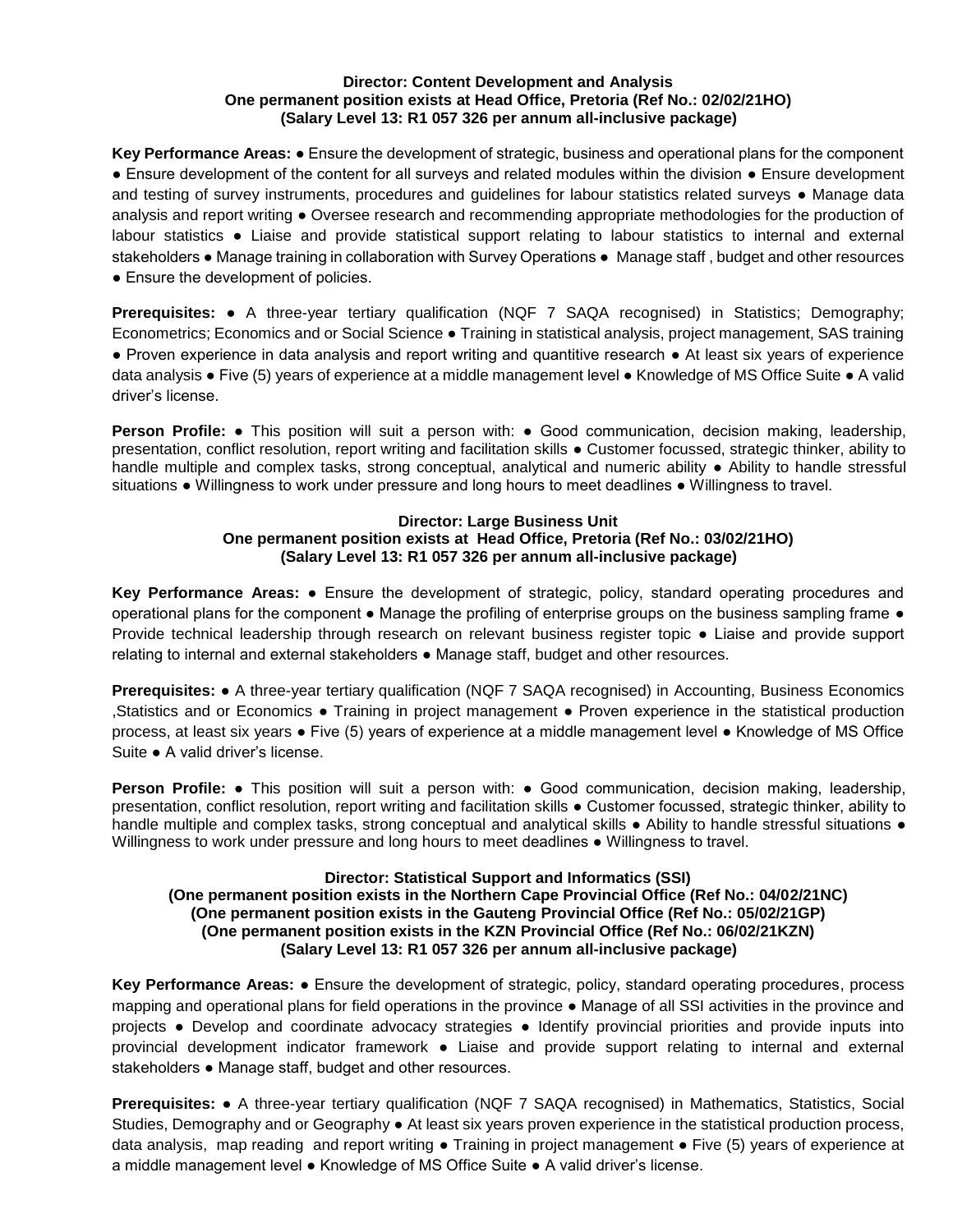**Person Profile: •** This position will suit a person with: • Good communication, decision making, leadership, presentation, conflict resolution, report writing and facilitation skills ● Customer focussed, strategic thinker, ability to handle multiple and complex tasks, strong conceptual and analytical skills • Ability to handle stressful situations • Willingness to work under pressure and long hours to meet deadlines ● Willingness to travel.

#### **Director: Risk Management One permanent position exists at Head Office, Pretoria (Ref No.: 07/02/21HO) (Salary Level 13: R1 057 326 per annum all-inclusive package)**

**Key Performance Areas:** ● Ensure the development, initiation and implementation of efficient and effective risk management programmes in line with the PFMA and best practises ● Improve an automated risk management process ● Ensure the development and implementation of organisational risk management programme ● Embedding risk management culture within Stats SA and facilitate the strategic and operational risk assessment ● Ensure the development of business continuity management processes within Stats SA ● Manage staff , budget and other resources ●

**Prerequisites:** ● A three-year tertiary qualification (NQF 7 SAQA recognised) in Business Administration; Accounting, Risk Management, Auditing, Internal Control and or Financial Management ● At least six years proven experience in Risk Management , Quality Improvement Management, Business Administration , Internal Audit and or Finance ● Five (5) years of experience at a middle management level ● Proficiency in accounting principles, audit standards and techniques, especially pertaining to government accounting ● Knowledge of MS Office Suite ● A valid driver's license.

**Person Profile: •** This position will suit a person with: • Good communication, decision making, leadership, presentation, conflict resolution, report writing and facilitation skills ● Proficiency in the interpretation and application of Acts, Regulations and Policies ● High standard of honesty objectivity and diligence ● Ability to handle stressful situations ● Willingness to work under pressure and long hours to meet deadlines ● Willingness to travel.

## **Director: Field Operations**

# **(One permanent position exists in the Northern Cape Provincial Office (Ref No.: 08/02/21NC) (One permanent position exists in the Eastern Cape Provincial Office (Ref No.: 09/02/21EC) (Salary Level 13: R1 057 326 per annum all-inclusive package)**

**Key Performance Areas:** ● Ensure the development of strategic, policy, standard operating procedures, process mapping and operational plans for field operations in the province ● Manage integrated Fieldwork Operations for all surveys and Census in the province • Ensure and promote good governance in the area of fieldwork operations • Liaise and provide support relating to internal and external stakeholders ● Manage staff, budget and other resources.

**Prerequisites:** ● A three-year tertiary qualification (NQF 7 SAQA recognised) in Mathematics, Statistics, Social Studies, Demography and or Geography ● At least six years proven experience in the statistical production process, data collection and monitoring, map reading, survey methodology and report writing ● Training in project management ● Five (5) years of experience at a middle management level ● Knowledge of MS Office Suite ● A valid driver's license.

**Person Profile: •** This position will suit a person with: • Good communication, decision making, leadership, presentation, conflict resolution, report writing and facilitation skills ● Customer focussed, strategic thinker, ability to handle multiple and complex tasks, strong conceptual and analytical skills • Ability to handle stressful situations • Willingness to work under pressure and long hours to meet deadlines ● Willingness to travel.

## **Director: Crime and Safety Statistics One permanent position exists at Head Office, Pretoria (Ref No.: 10/02/21HO) (Salary Level 13: R1 057 326 per annum all-inclusive package)**

**Key Performance Areas:** ● Manage the development of instruments and designing of survey methodology ● Manage the development, editing and imputation systems ● Oversee the development and dissemination of crime statistics ● Ensure the production of thematic reports and present research papers ● Manage staff , budget and other resources ● Liaison with internal and external stakeholders.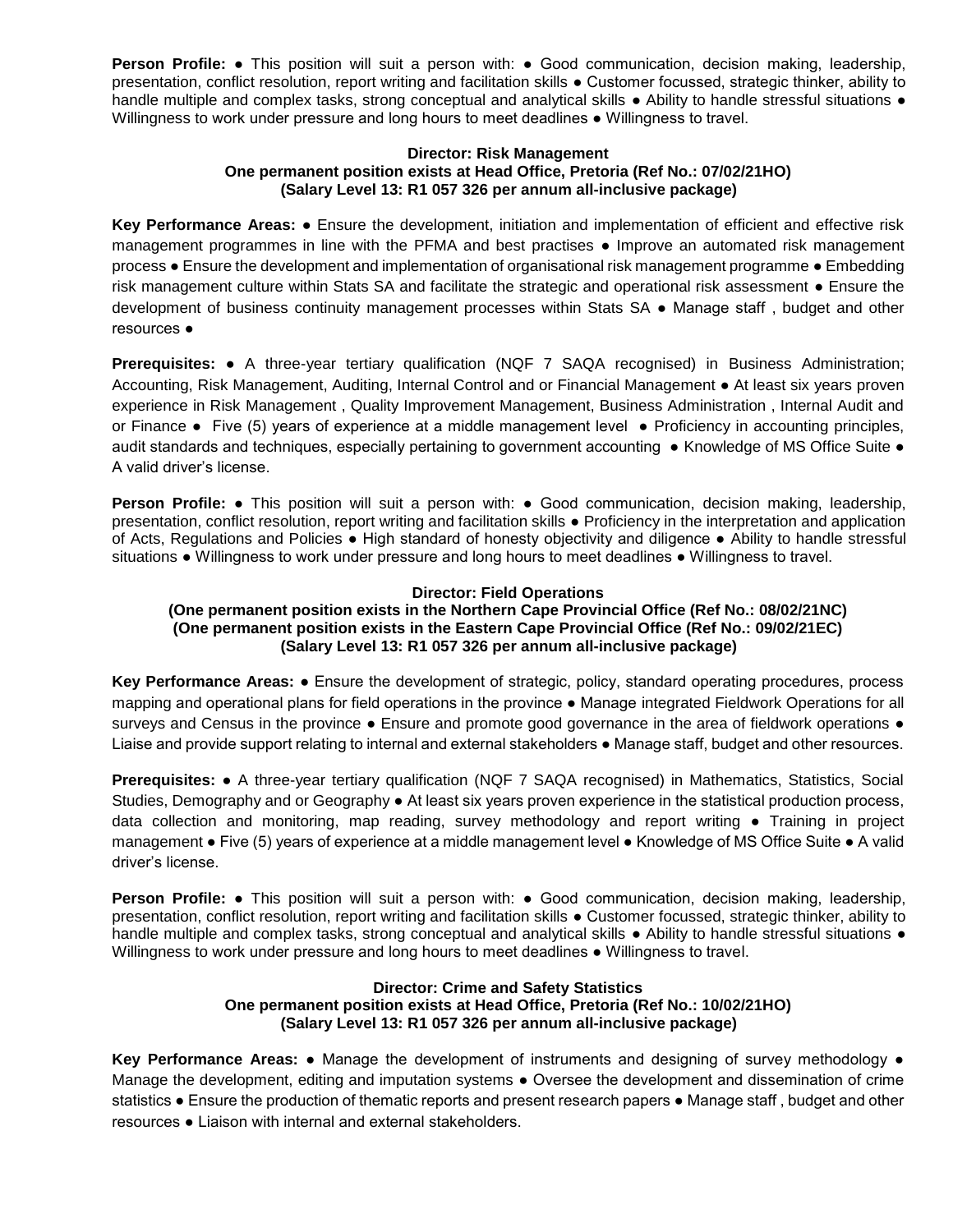**Prerequisites:** ● A three-year tertiary qualification (NQF 7 SAQA recognised) in Statistics; Demography; Economics, Development Studies and or Social Science ● Training in statistical analysis, project management, SAS Programming and SAS Enterprise guide training ● Proven experience in report writing and survey methodology ● At least six years of experience survey methodology and questionnaire design ● Five (5) years of experience at a middle management level ● Knowledge of MS Office Suite ● A valid driver's license.

**Person Profile: •** This position will suit a person with: • Good communication, decision making, leadership, presentation, conflict resolution, report writing and facilitation skills ● Customer focussed, strategic thinker, ability to handle multiple and complex tasks, strong conceptual, analytical and numeric ability ● Ability to handle stressful situations ● Willingness to work under pressure and long hours to meet deadlines ● Willingness to travel.

## **Assistant Director: Labour Relations Two permanent positions exist at Head Office in Pretoria (Ref No.: 11/02/21HO) (Salary Level 9: R376 596 per annum)**

**Key Performance Areas:** ● Conduct grievance procedures ● Handle disciplinary measures ● Facilitate appeals against the outcomes of the disciplinary proceedings ● Deal with disputes and labour unrest ● Coordinate and compile case management issues

**Prerequisites:** ● A three year tertiary qualification in Labour Relations, Labour Law, Human Resource Management/Industrial Psychology or related • At least 2-4 years' experience in the field of labour relations • Knowledge of prescripts governing labour relations ● Knowledge of MS Office Suite ● A valid driver's licence.

**Person Profile: ●** This position will suit a person with: Good Interpersonal skills, written and verbal communication● Ability to work under pressure and long hours ● Willingness to travel.

#### **Chief Survey Statistician: Price Statistics One permanent position exists at Head Office in Pretoria (Ref No.: 12/02/21) (Salary Level 13: R1 057 326 per annum all-inclusive package)**

**Key Performance Areas:** Meet the needs of external stakeholders for complex analysis of price data and engagement on methodologies • Research, develop and recommend appropriate data sources and methodologies for new price indices, Research, develop and recommend appropriate data sources and methodologies for existing price indices (CPI, PPI, CMPI, XMUVI) ● Render technical guidance in the development of quality standards and data analysis framework ● Mentor and provide on the job training for staff.

 **Prerequisites:** ● An Honours degree in Economics/ Econometrics/ Statistics/ Mathematics/ Data Science and/or Accounting ● At least five years' experience in complex data management and analysis; report writing and presentation to users of data ● Knowledge of Specialist Statistical techniques and Price data, Advanced training in SAS and experience in other software packages is essential • Knowledge of MS Office Suite • A valid driver's license ● High level capability in excel and statistical packages, analysis and interpretation of data, coding of computer applications ● Accuracy and paying attention to detail ● Ability to plan work and meet timelines, independent worker, innovative thinker, effective communicator.

**Person Profile: •** This position will suit a person with: • Ability to work under pressure and long hours • High level of numeracy, written and verbal communication and good interpersonal skills ● Willingness to travel.

## **Director: Labour Relations One permanent position exists at Head Office, Pretoria (Ref No.: 12/02/21HO) (Salary Level 13: R1 057 326 per annum all-inclusive package)**

**Key Performance Areas:** ● Manage grievance processes ● Facilitate appeals against the outcomes of the disciplinary proceedings • Manage and monitor the application of the disciplinary process in the department • Manage dispute resolution mechanisms and labour unrest ● Manage effective collective bargaining ● Manage staff and other resources • Ensure the development of policies.

**Prerequisites:** ● A three-year tertiary qualification (NQF 7 SAQA recognised) in Labour Law; Labour Relations; Human Resources and or Industrial Psychology ● Management of conflict, law of evidence, handling negotiations and understanding the employment contract ● At least six years of experience in labour relations ● Five (5) years of experience at a middle management level ● Knowledge of MS Office Suite ● A valid driver's license.